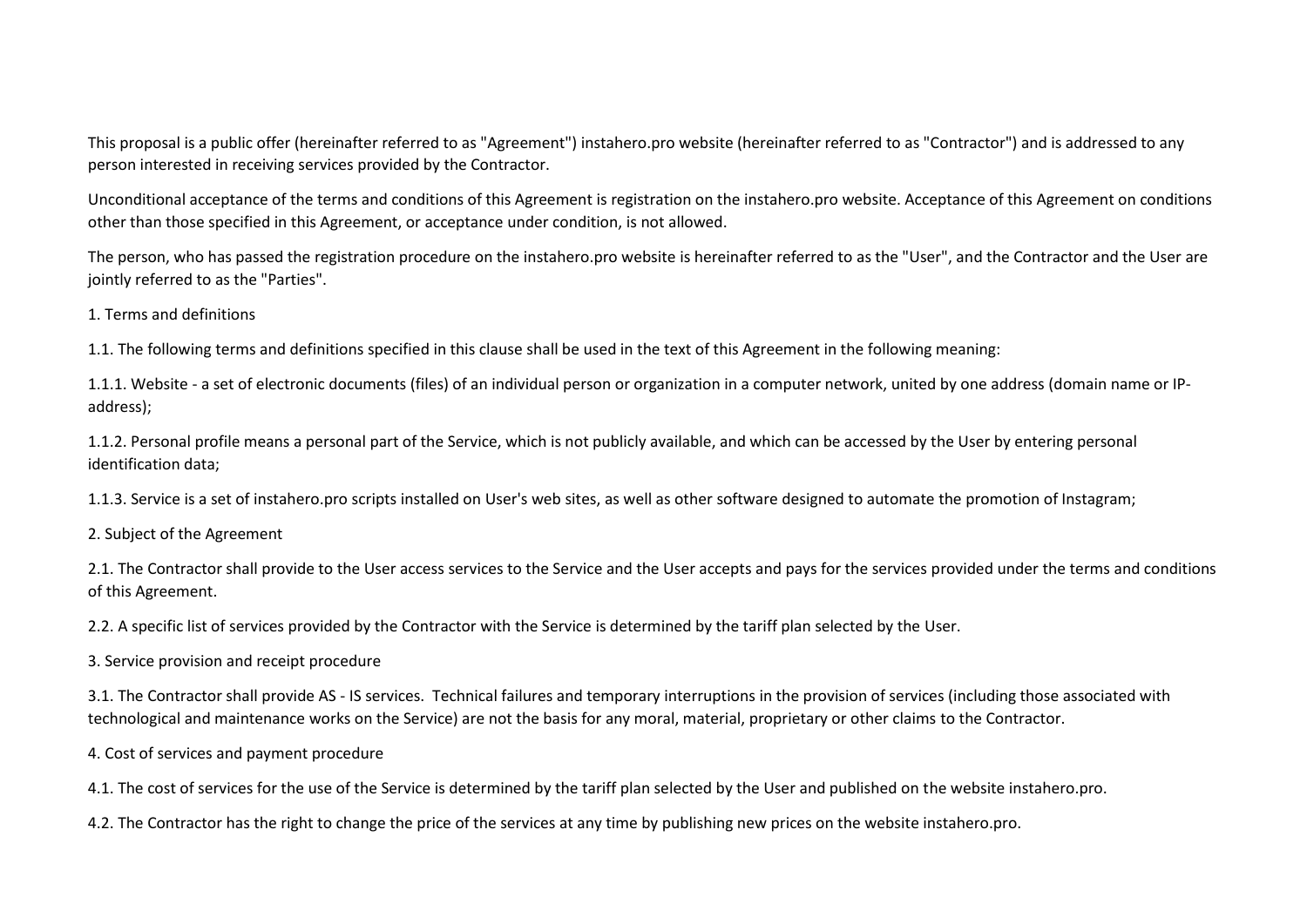4.3. In case of termination of the Agreement balances on the User's personal account shall not be refunded.

5. Rights of the User

5.1. The person who registered on the Site confirms his/her legal capacity according to the laws of his/her country of residence. All the consequences of noncompliance with this condition are the responsibility of the User.

5.2. The User undertakes not to take any actions aimed at disruptions in the work of the Service.

5.3. The User undertakes not to use the Service to sell or distribute goods, services, information, or anything else unless it is compliant with the laws of the country of the User's residence.

5.4. The User agrees that the Contractor shall not be liable for any damages in any way related to the use or inability to use the Service.

6. Rights of the Contractor

6.1. The Contractor has the right to provide services to Users under the terms of this contract.

6.2. The Contractor has the right to deny any User the Service and block access to the User's account such cases:

6.2.1. If the User's actions violate this Agreement;

6.2.2. If there are any technical malfunctions at the Contractor;

6.2.3. At its sole discretion without giving a reason.

7. Term of Agreement, alteration, and cancellation procedure

7.1. Contract shall enter into force from the date of its acceptance by the User and shall remain in force until the Parties have fulfilled their obligations.

7.2. The Contractor shall be entitled to make amendments to this Agreement at any time at its discretion and without the prior consent of the User. Changes and additions shall come into force from the moment of their publication on the website instahero.pro.

7.3. Using the services provided by this Agreement after any changes in this Agreement means unconditional consent to such changes and/or additions.

8. Circumstances of insuperable force

8.1. The Parties are released from responsibility for partial or complete non-fulfillment of their liabilities under the present Contract if this non-fulfillment was caused by the circumstances of insuperable force arising after conclusion of this Agreement.